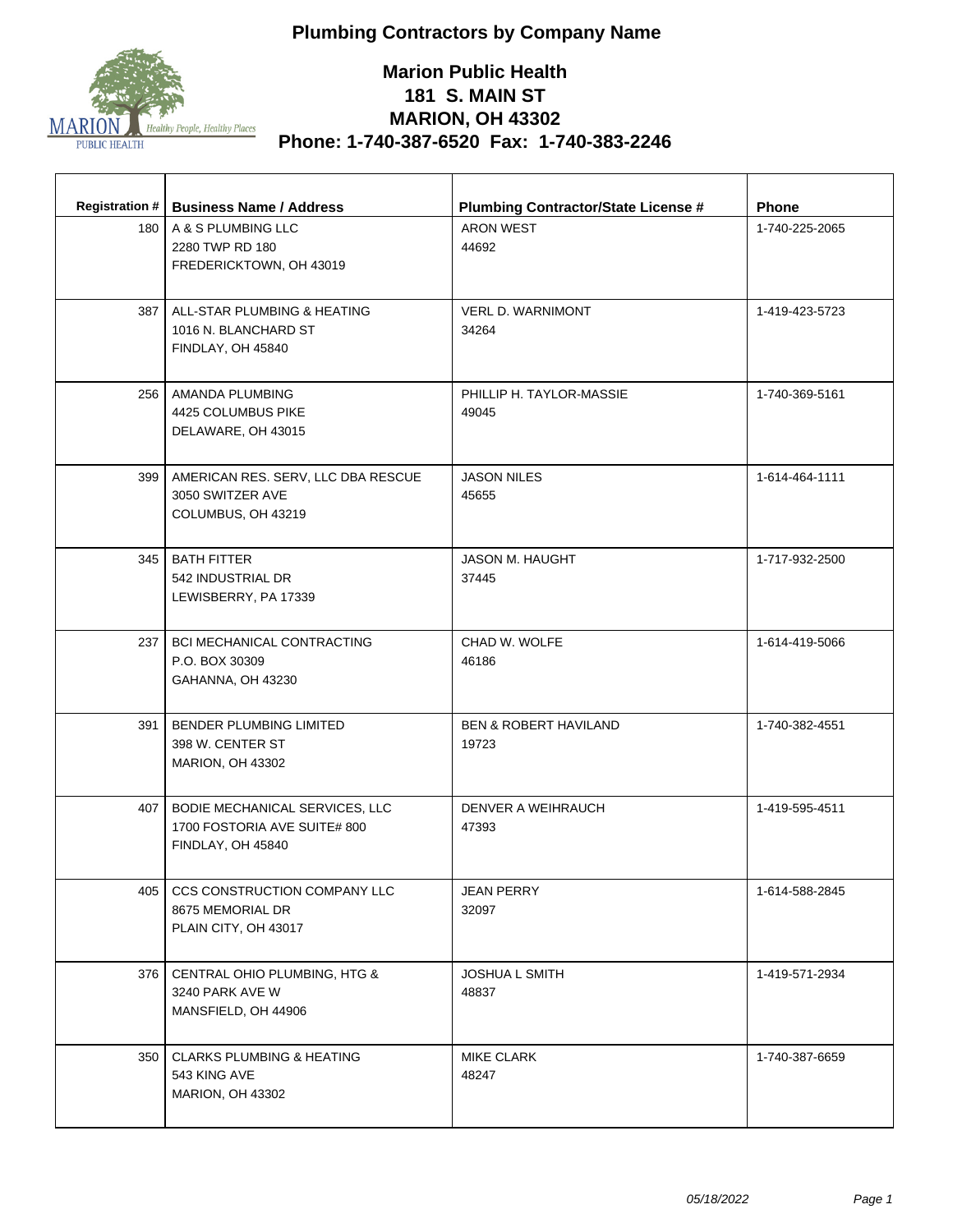| <b>Registration #</b> | <b>Business Name / Address</b>                                                  | <b>Plumbing Contractor/State License #</b> | <b>Phone</b>   |
|-----------------------|---------------------------------------------------------------------------------|--------------------------------------------|----------------|
| 382                   | <b>CLASSIC PLUMBING INC</b><br>6707 REDWING CT<br>ORIENT, OH 43146              | <b>DENNIS CAPEHART</b><br>15247            | 1-614-877-0195 |
| 370                   | COLUMBUS ROOTER LLC/ MR ROOTER<br>405 N BRICE RD<br>BLACKLICK, OH 43004         | <b>MARK ELSWICK</b><br>47169               | 1-800-843-9590 |
| 332                   | CRT- COMMERCIAL RESIDENTIAL<br>2842 MARION WALDO RD<br><b>MARION, OH 43302</b>  | <b>ADAM WOLFE</b><br>45999                 | 1-740-225-4495 |
| 71 I                  | DAVID ROUSH HTG, & COOLING INC.<br>871 N MAIN STREET<br><b>MARION, OH 43302</b> | DAVID ROUSH<br>31720                       | 1-740-382-3545 |
| 410 l                 | <b>DISCOUNT DRAINS</b><br>643 CORDUROY RD UNIT # B<br>LEWIS CENTER, OH 43035    | <b>BRADLEY SCHULTZ</b><br>49489            | 1-614-747-5561 |
|                       | 408   DLG PLUMBING LTD<br>6212 CO RD 15<br>CENTERBURG, OH 43011                 | <b>CHARLES A WEBB</b><br>48502             | 1-740-625-6504 |
| 112                   | DONE RIGHT PLUMBING<br>5875 CARTERS CORNER RD<br>SUNBURY, OH 43074              | <b>CLIFTON JACKSON</b><br>23174            | 1-740-569-1161 |
| 412                   | DUNBAR MECHANICAL INC<br>2806 N. REYNOLDS RD<br><b>TOLEDO, OH 43615</b>         | <b>KENT E. SMITH</b><br>48741              | 1-419-537-1900 |
| 157                   | <b>EXCEL PLUMBING LLC</b><br>5698 PORTER CENTRAL RD<br>CENTERBURG, OH 43011     | JERRY J WATT<br>19242                      | 1-614-419-4419 |
| 327                   | FOX PLUMBING AND HEATING INC.<br>126 N WASHINGTON ST<br>GALION, OH 44833        | WILLIAM & JOHN FOX<br>24833                | 1-419-468-2373 |
| 393                   | FREELAND CONTRACTING CO<br>2100 INTEGRITY DR SOUTH<br>COLUMBUS, OH 43209        | <b>JEFFREY FRY</b><br>27941                | 1-614-443-2718 |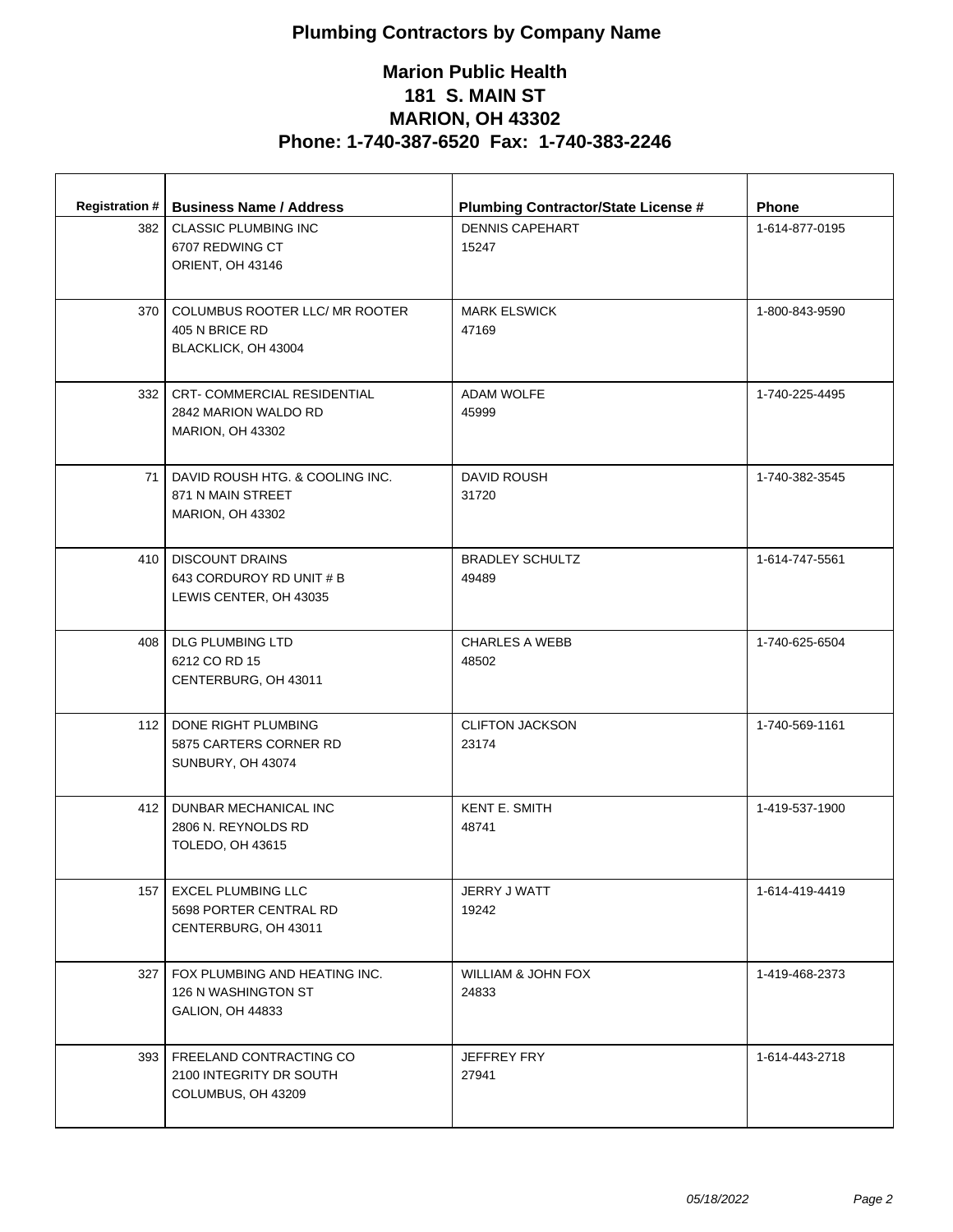| <b>Registration #</b><br>198 | <b>Business Name / Address</b><br><b>GARBER PLUMBING LTD</b><br>5032 ST RT 93 NW<br>DUNDEE, OH 44624 | <b>Plumbing Contractor/State License #</b><br><b>MARVIN GARBER</b><br>20771 | <b>Phone</b><br>1-330-852-2326 |
|------------------------------|------------------------------------------------------------------------------------------------------|-----------------------------------------------------------------------------|--------------------------------|
| 369                          | <b>GREENSIDE PLUMBING</b><br>324 CENTER ST<br>CARDINGTON, OH 43315                                   | LUCAS CLARK<br>48034                                                        | 1-419-718-1030                 |
| 254                          | GUTRIDGE PLUMBING, INC.<br>88 SOUTH SECOND ST<br>NEWARK, OH 43055                                    | WAYDE L. GUTRIDGE<br>15923                                                  | 1-740-349-9411                 |
|                              | 319   HEETER PLUMBING, LLC<br>8633 N. DIXIE DR<br>DAYTON, OH 45414                                   | ROBERT A. HEETER II<br>32605                                                | 1-937-890-5526                 |
| 328                          | HORIZON MECHANICAL & ELECTRICAL,<br>323 N TRIMBLE RD<br>MANSFIELD, OH 44906                          | MARK ALBERT<br>28847                                                        | 1-419-529-2738                 |
|                              | 40 J & J PLUMBING<br>3410 DECLIFF BIG ISLAND RD<br><b>MARION, OH 43302</b>                           | <b>JASON E. ROSE</b><br>46519                                               | 1-740-225-4532                 |
| 409                          | JACK'S A/C, PLUMBING INC.<br>450 OLIVE ST<br>FINDLAY, OH 45840                                       | JOHN COOPER/ STEVE WENNER<br>18541                                          | 1-419-422-7313                 |
| 177                          | JLC COMMERCIAL PLUMBING<br>1581 HULIT RD<br>MANSFIELD, OH 44903                                      | <b>JEFF LUTTRELL</b><br>24719                                               | 1-419-566-3151                 |
| 132                          | JOSH DANIELS & CO. LLC<br>1093 EDISON AVE<br><b>MARION, OH 43302</b>                                 | <b>JOSH DANIELS</b><br>46910                                                | 1-740-361-5271                 |
| 172 <sub>1</sub>             | K. HOVNANIAN BUILD ON YOUR LOT LLC<br>2000 10TH STREET NE<br>CANTON, OH 44705                        | <b>FRANK FOLIO</b><br>46842                                                 | 1-330-454-4046                 |
| 181                          | KEIGLEY PLUMBING INC.<br>2880 SCIOTO DARBY EXECUTIVE CT<br>HILLARD, OH 43026                         | WALTER G. KEIGLEY, JR<br>12322                                              | 1-614-850-9110                 |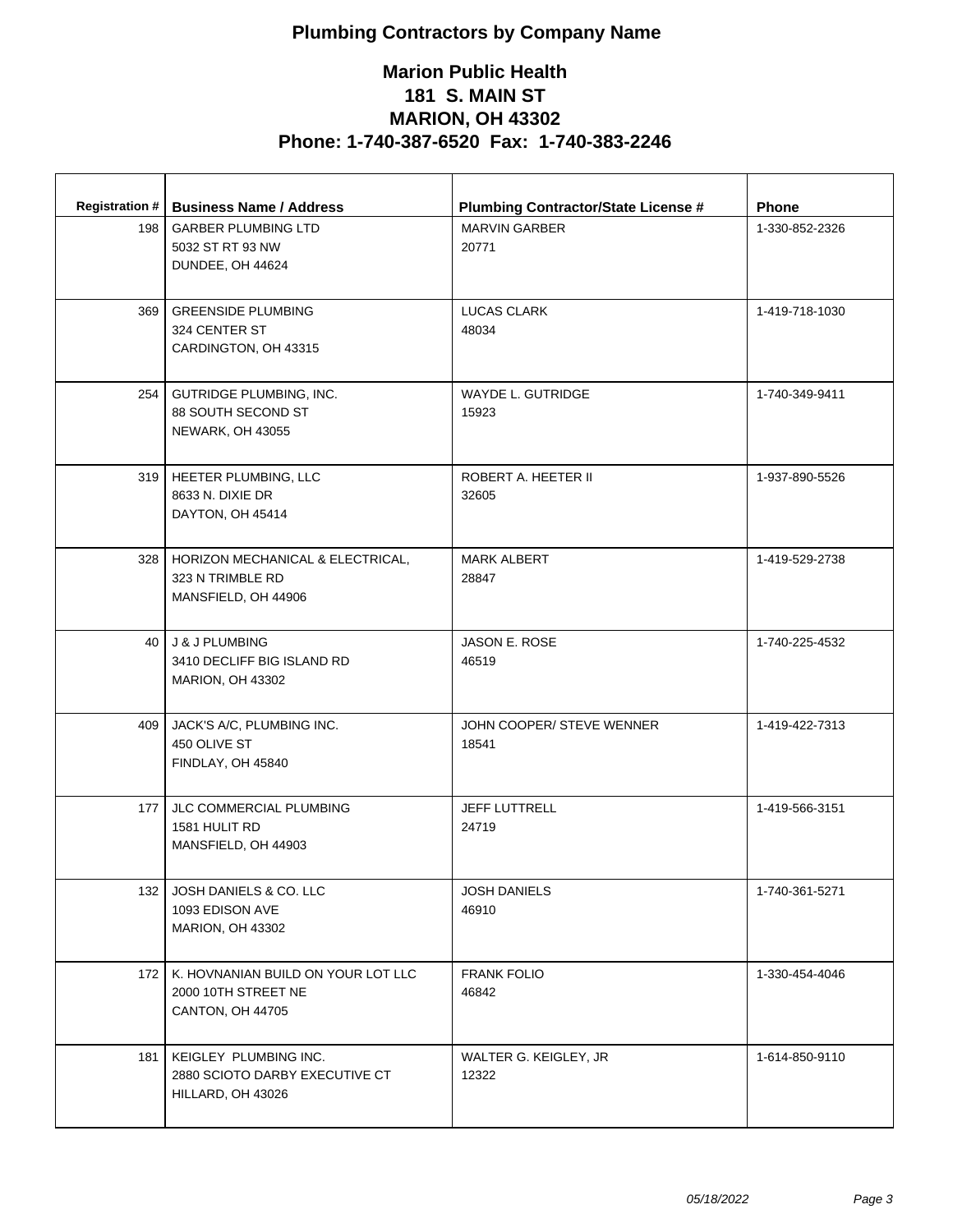| 146             | Registration #   Business Name / Address                  | <b>Plumbing Contractor/State License #</b><br>KIP M. KINN | <b>Phone</b><br>1-419-562-1484 |
|-----------------|-----------------------------------------------------------|-----------------------------------------------------------|--------------------------------|
|                 | KINN BROTHERS PLUMBING, HEATING &<br>527 WHETSTONE STREET | 24406                                                     |                                |
|                 | BUCYRUS, OH 44820                                         |                                                           |                                |
|                 |                                                           |                                                           |                                |
| 231             | LIMBACH COMPANY LLC                                       | RONALD C. WILBURN                                         | 1-614-299-2175                 |
|                 | 822 CLEVELAND AVE                                         | 46837                                                     |                                |
|                 | COLUMBUS, OH 43201                                        |                                                           | <b>Backflow Technician</b>     |
| 411             | METLEG PLUMBING & DESIGN                                  | ZANE METIVA                                               | 1-614-400-8221                 |
|                 | 16060 MCKENZIE RD                                         | 49592                                                     |                                |
|                 | MT. VERNON, OH 43050                                      |                                                           |                                |
|                 | 118 MID-OHIO PLUMBING & GAS LLC                           | <b>RAY PALMER</b>                                         | 1-740-375-4565                 |
|                 | 617 W. CENTER ST, SUITE 100                               | 28974                                                     |                                |
|                 | <b>MARION, OH 43302</b>                                   |                                                           |                                |
| 56 <sup>1</sup> | PEACOCK WATER CONDITIONING                                | TIMOTHY J. PEACOCK                                        | 1-740-387-6312                 |
|                 | 1800 MARION-MARYSVILLE RD.                                | 30431                                                     |                                |
|                 | MARION, OH 43302                                          |                                                           | <b>Backflow Technician</b>     |
|                 | 395   PROLINE HOME SERVICES, LLC                          | MERLE J. PRICE                                            | 1-740-360-1237                 |
|                 | 23 COPELAND AVE                                           | 49295                                                     |                                |
|                 | MARION, OH 43302                                          |                                                           |                                |
| 200 l           | REGAL PLUMBING & HEATING CO.                              | JOHN V. AHRENS                                            | 1-937-492-2894                 |
|                 | 9303 STATE ROUTE 29 N                                     | 26872                                                     |                                |
|                 | SIDNEY, OH 45365                                          |                                                           |                                |
|                 |                                                           |                                                           | 1-330-706-3040                 |
| 264             | S.A. COMUNALE CO., INC.<br>2900 NEWPARK DR                | DANIEL J. SCARPITTI<br>23639                              |                                |
|                 | BARBERTON, OH 44203                                       |                                                           |                                |
|                 |                                                           |                                                           |                                |
| 270             | <b>SCHRECKS PLUMBING</b>                                  | <b>SHRECKS PLUMBING</b>                                   | 1-740-244-3823                 |
|                 | 270 BUELL ST                                              | 23850                                                     |                                |
|                 | NEW BLOOMINGTON, OH 43341                                 |                                                           |                                |
| 398             | SIFERD PLUMBING, HTG & A/C, LLC                           | RON SIFERD                                                | 1-419-427-2012                 |
|                 | 10603 CO RD 99                                            | 20434                                                     |                                |
|                 | FINDLAY, OH 45840                                         |                                                           |                                |
| 290             | SLAGLE MECHANICAL CONTRACTORS.                            | <b>JERRY KINGSEED</b>                                     | 1-937-492-4151                 |
|                 | PO BOX 823/877 WEST RUSSELL RD                            | PL.15475                                                  |                                |
|                 | SIDNEY, OH 45365                                          |                                                           | <b>Backflow Technician</b>     |
|                 |                                                           |                                                           |                                |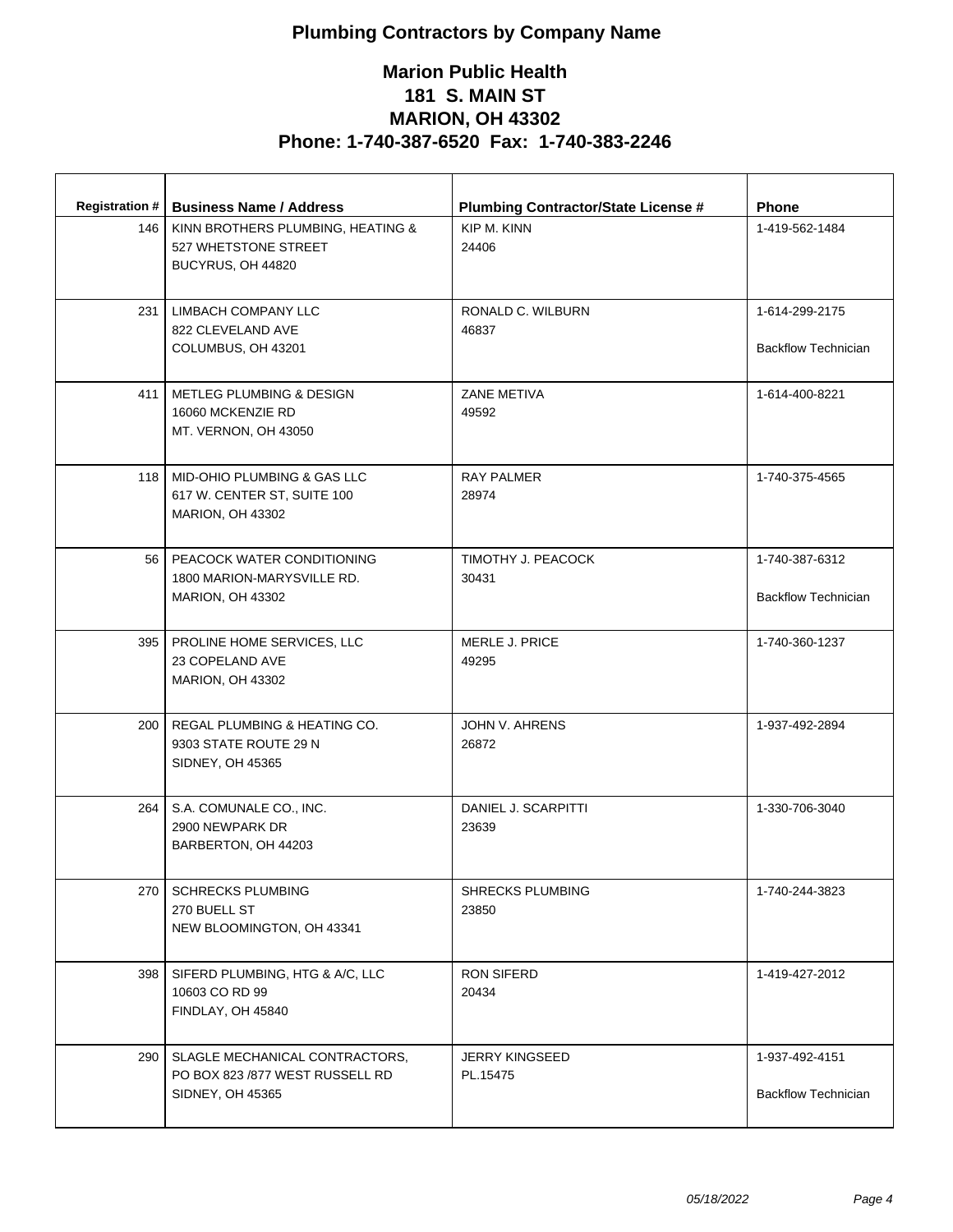| <b>Registration #</b><br>309 | <b>Business Name / Address</b><br><b>SPEER MECHANICAL</b><br>5255 SINCLAIR ROAD<br>COLUMBUS, OH 43229 | <b>Plumbing Contractor/State License #</b><br><b>GREGG A. STEWART</b><br>14649 | <b>Phone</b><br>1-614-205-7017 |
|------------------------------|-------------------------------------------------------------------------------------------------------|--------------------------------------------------------------------------------|--------------------------------|
|                              | 352   TA RUBEL PLUMBING INC<br>837 GILMORE DR<br>REYNOLDSBURG, OH 43068                               | THOMAS A. RUBEL<br>37286                                                       | 1-614-307-2562                 |
|                              | 188   TFH-EB, INC. DBA THE WATERWORKS<br>550 SCHROCK ROAD<br>COLUMBUS, OH 43229                       | DAVID R. SPECHT<br>12795                                                       | 1-614-876-0999                 |
|                              | 379 THE ROOTER WORKS<br>6665 HUNTLEY RD STE# D<br>COLUMBUS, OH 43229                                  | KILE REED<br>498327                                                            | 1-614-766-8371                 |
|                              | 362   TRIPLE H PLUMBING LTD<br>6502 HARRISON RD<br>FREDERICKSBURG, OH 44627                           | <b>TRAVIS HOCHSTETLER</b><br>35962                                             | 1-330-231-5697                 |
|                              | 236   UNIVERSAL ENTERPRISES<br>545 BEER RD<br>MANSFIELD, OH 44906                                     | THOMAS C. TACKETT<br>PL.12073                                                  | 1-419-529-3500                 |
|                              | 216   VAUGHN INDUSTRIES, LLC<br>1201 E. FINDLAY ST<br>CAREY, OH 43316                                 | TIMOTHY L. VAUGHN<br>20114                                                     | 1-419-396-3900                 |
| 404 l                        | WARNER MECHANICAL CORPORATION<br>1609 DICKINSON ST<br>FREEMONT, OH 43420                              | PAUL L. PERRY<br>48597                                                         | 1-419-332-7116                 |
| 338                          | WATER HEATERS PLUS, INC<br>6330 PROPRIETORS RD SUITE A<br>WORTHINGTON, OH 43085                       | <b>JASON S RUBY</b><br>27744                                                   | 1-614-905-0195                 |
| 356                          | <b>WATER WATTS INC</b><br>9059 S. CARR RD<br>FREDERICKSBURG, OH 44627                                 | <b>WILLIS COBLENTZ</b><br>22009                                                | 1-330-695-3601                 |
| 86                           | WEEKS PLUMBING INC.<br>20626 BARKER RD<br>MARYSVILLE, OH 43040                                        | C. SCOTT WEEKS<br>31039                                                        | 1-937-642-7723                 |